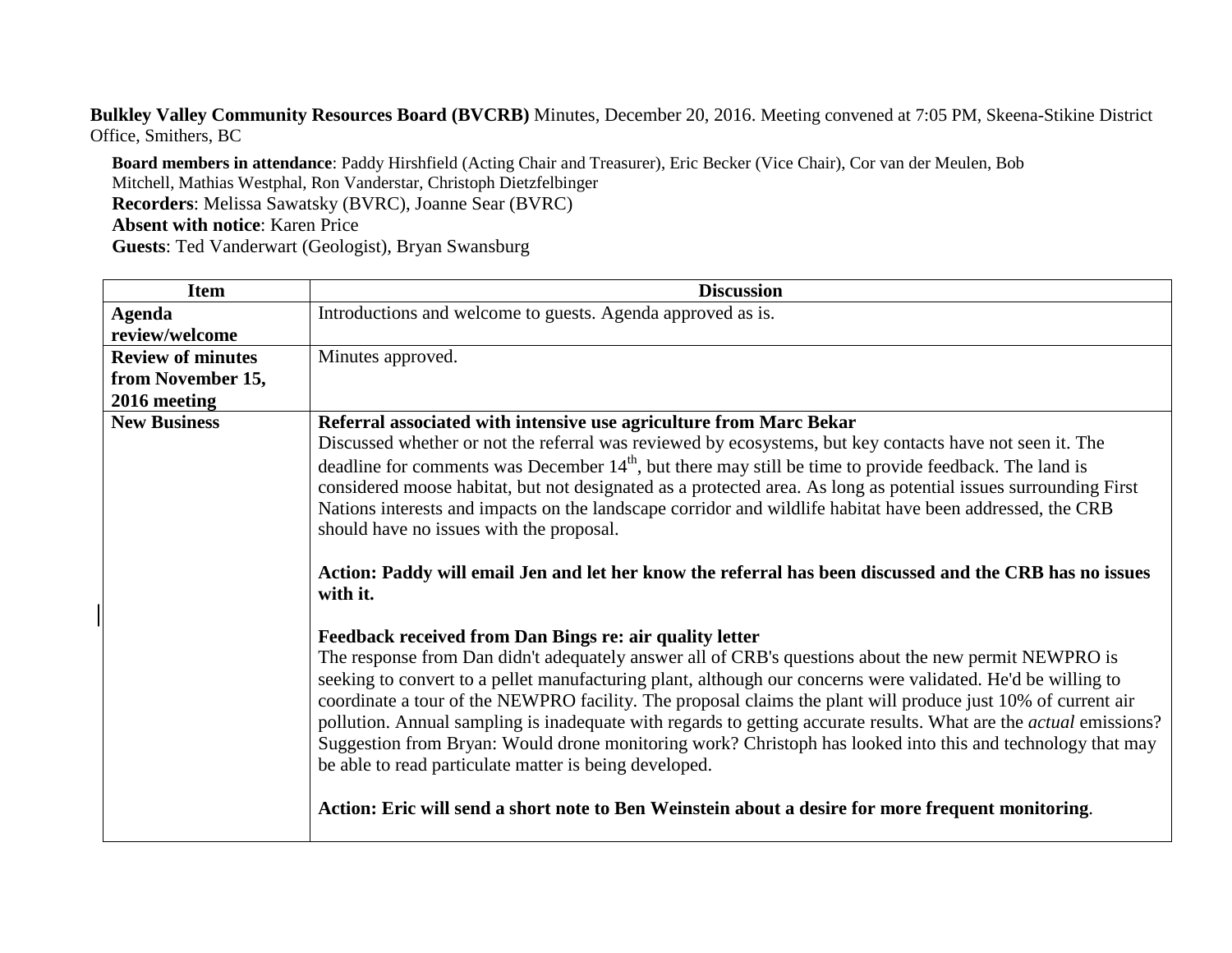| <b>Item</b>           | <b>Discussion</b>                                                                                                                                                                                                                                                                                                                                                                                                                                                                                                            |
|-----------------------|------------------------------------------------------------------------------------------------------------------------------------------------------------------------------------------------------------------------------------------------------------------------------------------------------------------------------------------------------------------------------------------------------------------------------------------------------------------------------------------------------------------------------|
|                       | Integrated silviculture strategy meeting update                                                                                                                                                                                                                                                                                                                                                                                                                                                                              |
|                       | The November 16 <sup>th</sup> meeting focused on future projections of cause and effect on silviculture/wildlife/water<br>based on current harvesting mechanisms. Climate change and assisted migration were addressed, but the meeting<br>was primarily centred on silviculture and failed to focus on other values. Integration means looking at all the<br>resources, not just timber supply/products. The act of planning is valuable on its own, although information gaps<br>(e.g. regional variance) are problematic. |
|                       | The role of the CRB moving forward (parting thoughts from Paddy Hirshfield)                                                                                                                                                                                                                                                                                                                                                                                                                                                  |
|                       | The CRB was originally intended to serve as a steward of the Land and Resource Management Plan. Board is<br>not as close to the district and land use decisions as it once was, so strengthening relationships with the district<br>might be a good goal. We need to re-establish our relationship with government and to receive a refresher on the                                                                                                                                                                         |
|                       | LRMP. The pressures of the day have shifted towards climate change, cumulative effects, and First Nations land                                                                                                                                                                                                                                                                                                                                                                                                               |
|                       | rights. Over time, there has been a desire to become more of a strategic board, but we must be mindful not to                                                                                                                                                                                                                                                                                                                                                                                                                |
|                       | overlook the basics and the original mission of the CRB. Any request for an information exchange with the                                                                                                                                                                                                                                                                                                                                                                                                                    |
|                       | district needs to be specific and targeted. Paddy is willing to consult with the CRB on this engagement effort.                                                                                                                                                                                                                                                                                                                                                                                                              |
| <b>Old Business</b>   | <b>Public Engagement</b><br>The board needs to gather information about the cost and logistics of running a booth at the Trade Show and Fall<br>Fair. The CRB could pair with another group to share costs (e.g. Wetzin'kwa Community Forest Corp; Smithers<br><b>Exploration Group, Lorie Farrell)</b>                                                                                                                                                                                                                      |
|                       | Action: Christoph will look into requirements for organizing a booth at the Fall Fair.<br>Action: Cor will connect with the Town about securing a booth at the Trade Show.<br>Action: Eric will gather information about marketing/display materials that could be used at these booths.                                                                                                                                                                                                                                     |
|                       | Approve content within the UREP letter<br>Motion to approve the UREP letter with the removal of the third paragraph. It should also be signed by Eric as<br>Acting Chair. Seconded and carried.                                                                                                                                                                                                                                                                                                                              |
|                       | Action: Eric will finalize and send the letter to Ben Heemskerk.                                                                                                                                                                                                                                                                                                                                                                                                                                                             |
| <b>Administration</b> | <b>Support for the CRB</b>                                                                                                                                                                                                                                                                                                                                                                                                                                                                                                   |
|                       | Administrative needs for the CRB include taking meeting minutes, support to ensure action items are done on                                                                                                                                                                                                                                                                                                                                                                                                                  |
|                       | time, and website updates (including archiving minutes). The Bulkley Valley Research Centre (via Joanne Sear                                                                                                                                                                                                                                                                                                                                                                                                                 |